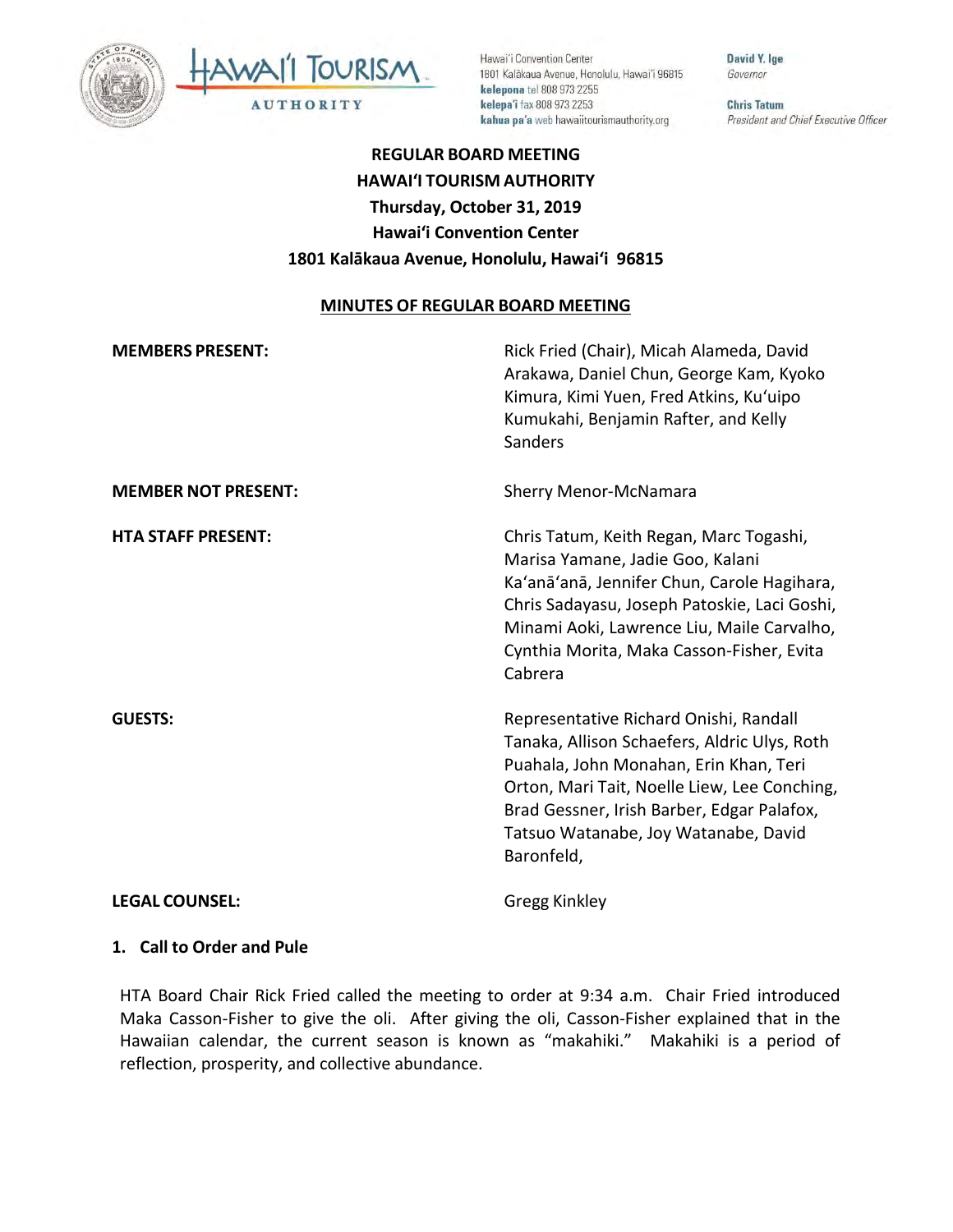#### **2. Approval of Minutes of the September 26, 2019 Board Meeting**

Chair Fried requested a motion to approve the minutes of the September 26, 2019 Board meeting. George Kam so moved and Benjamin Rafter seconded the motion, which was unanimously approved by all Board members present.

## **3. Report of Permitted Interactions at an Informational Meeting or Presentation Not Organized by the Board Under HRS § 92-2.5(c)**

Chair Fried asked the Board whether there were any permitted interactions to report, and there were none.

## **4. Report Relating to Staff's Implementation of HTA's Programs During September 2019**

Chair Fried acknowledged HTA CEO Chris Tatum to provide a report on HTA's activities in September 2019. Mr. Tatum introduced HTA Communications Director Marisa Yamane to discussed recent community outreach from the L.A. Rams, L.A. Clippers, and (Association of Volleyball Professionals) AVP events.

Ms. Yamane said that the clinics associated with the sporting events have been successful, and involved all six major islands. The Rams' "Character for Cleats" program was held at Farrington High School, with help from Hawaiian Lodging and Tourism Association (HLTA). The Rams also hosted football clinics for 300 players from eight teams from across the state. Clinics were also hosted for three hundred cheerleaders. AVP held clinics on all six major islands and donated volleyball nets and balls. The Clippers held day-long clinics for approximately 400 children. HTA funds helped bring students to the clinics from neighbor islands.

Mr. Tatum thanked HLTA and the Board for supporting community outreach efforts. He addd that that the Hawai'i Tennis Open will take place in December 2019, and Maria Sharpova will be playing. It is scheduled to take place at the Stan Sheriff Center. Mr. Tatum also noted that the Triple Crown of Surfing is happening, and HTA is working with WSL to sponsor the announcements for the Olympic team that is going to the 2020 Olympics in Tokyo. He said that he believes Hawai'i needs to do a better job of connecting surfing to its home in Hawaii

HTA is continuing to work with Dave Matlin from the University of Hawai'i (UH) and is working with the men's volleyball team to coordinate international games and help UH recruit from other parts of the world. Mr. Tatum added that HTA will continue the scholarship program that it started last year. HTA will also be contributing to scholarships at UH West Oahu which has a hospitality program. More information will be provided at the next meeting.

Mr. Tatum announced that HTA is sponsoring an opportunity to learn about how to combat sex trafficking in the hospitality industry. HTA is working with Jessica Munoz for training throughout the state.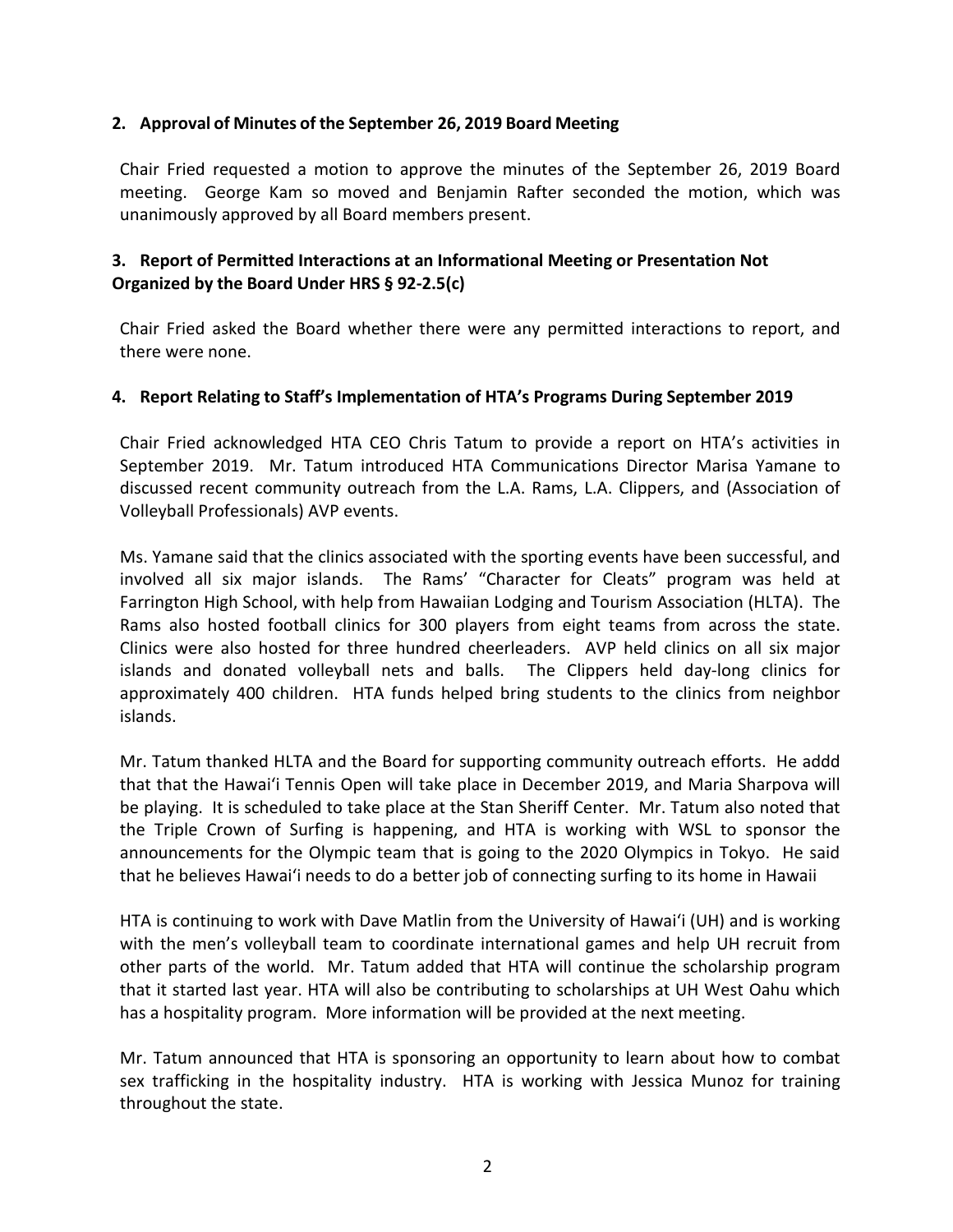HTA is hosting its Tourism Update Conference on November 18 and 19 on Hawai'i Island. HTA's contractors will be in attendance, including four new contractors from China, Korea, Southeast Asia, and Taiwan. Laci Goshi stated that it is anticipated that there will be 360 participants.

Mr. Tatum said that HTA is working with the group the state has identified to commemorate the anniversary of the end of World War II. HTA will be helping to fund that effort to show appreciation to the residents of Hawai'i that experienced and sacrificed during World War II.

Mr. Tatum recognized John Monahan to discuss the West Coast bus tour to promote Hawai'i Island. The bus tour was two weeks long, and kicked off in San Diego. The tour targeted to visit 558 customers but actually visited 638. The tour received positive feedback from customers, partners, and cultural ambassadors who participated. Mr. Monahan then discussed overall tourism trends and noted that 2019 has recovered from 2018, which was a weak year due to the eruption of Kīlauea, and in some respects has surpassed 2017. Unemployment on Hawai'i Island, which increased significantly because of the Kīlauea eruption, has improved to historically normal numbers. Mr. Monahan acknowledged Darlene Morikawa, Director of Public Relations for HVCB, and the Hawai'i Island team's contribution to the success.

Rep. Onishi noted that prior to March 2019 unemployment was still increasing but the efforts during summer in providing funding to marketing partners began to pay off in March where unemployment claims in 2019 began to dip below the 2018 numbers. Kuuipu Kumukahi emphasized the importance of not using the term "Big Island" to refer to Hawai'i Island. Daniel Chun asked Ms. Morikawa to expand on the public relations component of the bus tour. Darlene responded that Hawai'i Island had been promoted in Los Angeles in 2018, so this year they appeared on KTLA in Los Angeles but focused more on Seattle, including a travel trade event. They met with about eight media in that market.

Mr. Arakawa asked Rep. Onishi about funds given by the legislature to Hawai'i Island for recovery. Rep. Onishi responded that the legislature gave \$20 million in direct funding and \$40 million in loans, but most of it was directed towards infrastructure recovery. He said the federal government has released additional funds to help businesses and for the national park. Mr. Arakawa said that that should help keep unemployment numbers down.

#### **5. Overview of the 100th/442nd 75th Anniversary Celebration in Bruyères, France**

Chair Fried then discussed his recent trip to France to honor the 100<sup>th</sup> Infantry Battalion and the 442<sup>nd</sup> Infantry Regiment, and their contribution to the Allied victory in World War II. Chair Fried attended at the invitation of the French consul. The 442nd Regiment was made up exclusively of Nisei American soldiers, many of which were from Hawaii. Eight hundred men of the 442<sup>nd</sup> were wounded, dead, or missing in action, to save a battalion of 200 men and liberate Bruyères. A ceremony was held in Bruyères, a sister city of Honolulu, to commemorate the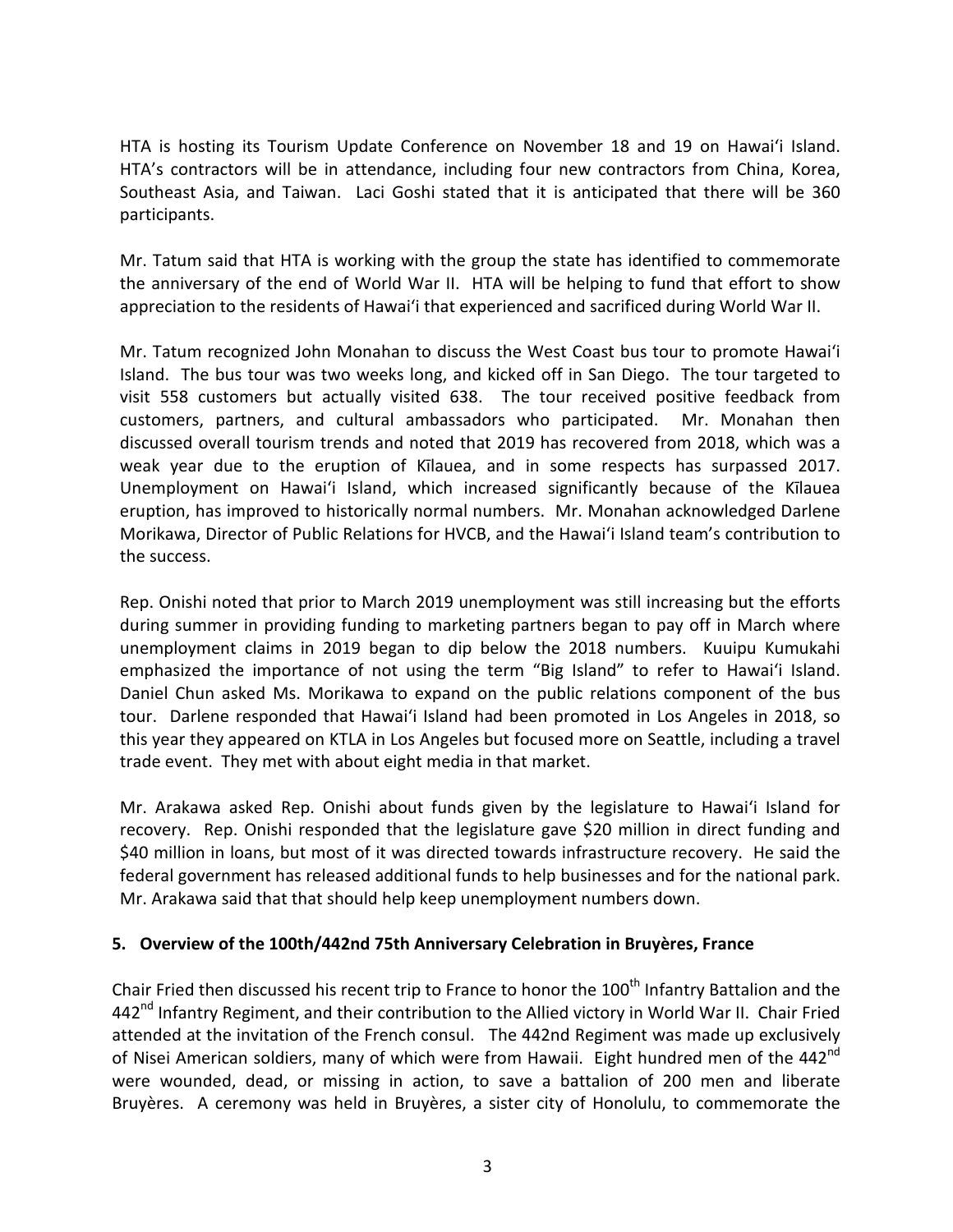event, and was attended by Mayor Kirk Caldwell and Congressman Ed Case.

## **6. Presentation by the Honolulu Festival Foundation Regarding Multi-Cultural and Community Engagement**

Minami Aoki, Market Manager for Japan and Korea, introduced Tatsuo Watanabe, Honolulu Festival Foundation Executive Director, and Joy Watanabe of JTB. Mr. Watanabe said that this year's event commemorated 25 years. Honolulu Festival is an event that celebrates the connection between Japan and Hawaii. The Honolulu Festival Foundation is a nonprofit organization that promotes cultural exchange activities. Mr. Watanabe explained that the program began in 1995 but has grown into an international event, including participants from more than a dozen countries. The mission is to promote ethnic harmony and greater cultural understanding by introducing diverse cultures of the Pacific Rim region to the people of Hawai'i and visitors. The main events of the most recent Honolulu Festival took place at Hawai'i Convention Center (HCC), Waikiki Beachwalk, Ala Moana Center, and International Marketplace. There was also an educational tour offered to students in Hawai'i ranging from kindergarten to college students, which offered hands-on participation. The 2019 Honolulu Festival also brought Kabuki to Hawai'i for the first time in 50 years. There were a total of seven performances and each was sold out. There was also a Japanese film festival held at HCC.

In 2019, Honolulu Festival brought a total of 5,865 out-of-state participants resulting in an economic impact of \$8.9 million to the State of Hawaii. For next year, the goal is to increase participating visitors by 5%. Honolulu Festival also participates in environmental sustainability efforts. The 2020 Honolulu Festival will take place from March 6-8, 2020.

## **7. Presentation and Discussion of Current Market Insights and Conditions in Hawai'i and Key Major Hawai'i Tourism Markets, Including the United States, Japan, Canada, Oceania, Other Asia, Europe, and Cruise**

Chair Fried recognized Jennifer Chun to provide the latest market insights and conditions, which were included in the Board Packet. She noted that the visitor statistics press released had been released that morning.

Chair Fried recognized Jennifer Chun to provide the latest market insights and conditions. Ms. Chun discussed the market insights included in the Board Packet. She noted that the visitor statistics press release had been released that morning.

Ms. Chun explained that for September, expenditures were \$1.25 billion, a decrease from last year. This was driven by a decrease in per person/per day spending. There was an increase from U.S. East, but all other markets decreased. She stated that there was an increase in arrivals of 3.5% higher than last September, but that statistic is affected by the fact that Hurricane Olivia impacted Hawai'i last September.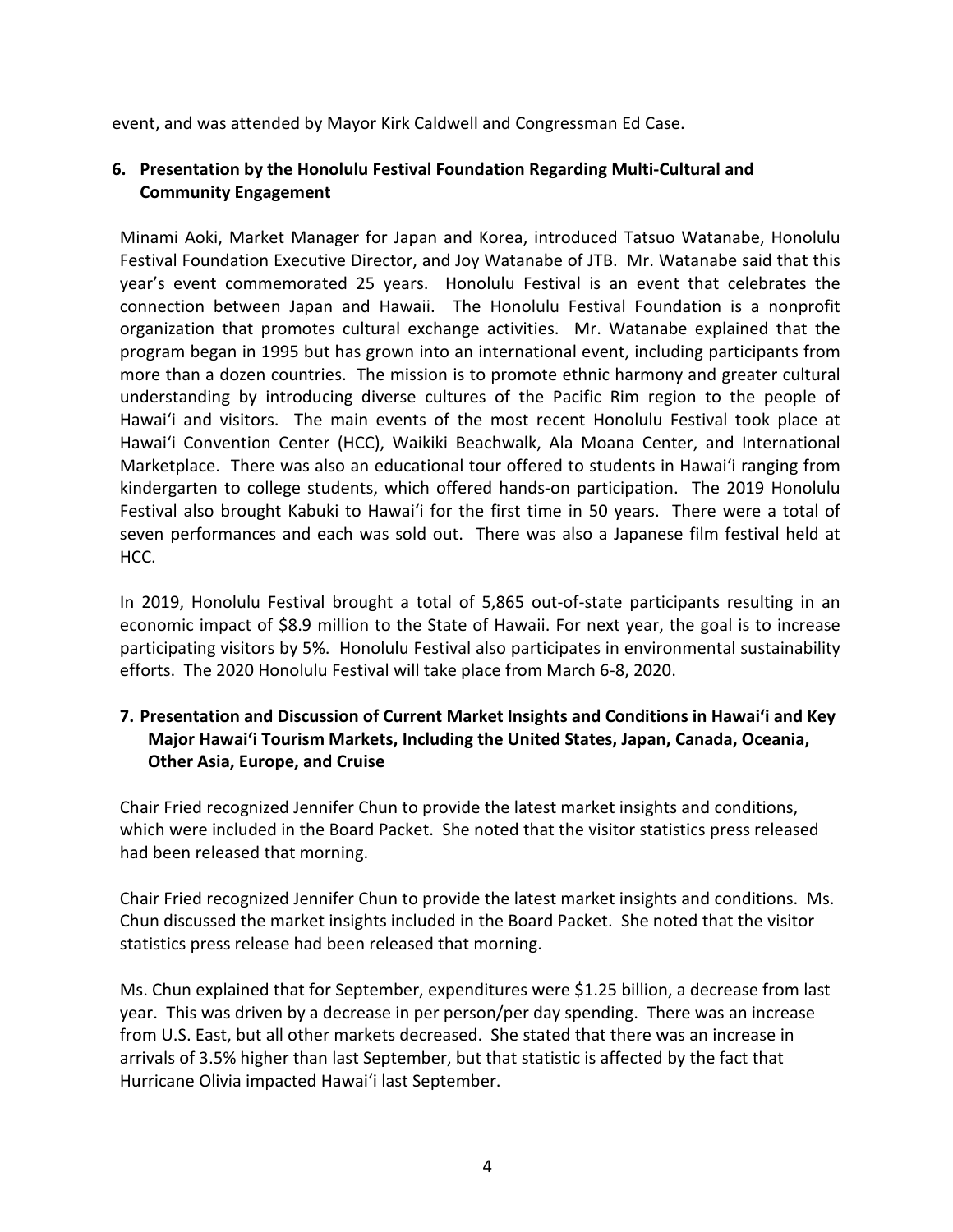Spending on Hawai'i Island has increased over 2018, and the number of day trips to Hawai'i Island has increased by approximately 20%. Arrivals to Kaua'i are still down from last year. Through June, the State collected \$600.3 million in TAT, an increase of 8.2% compared to FY 2018 through June 2018. HTA also released hotel performance numbers, which showed 78.2% occupancy for September. Ms. Chun added that HTA will begin its inaugural vacation rental Ms. Chun noted that there was an increase of seats from the U.S. West and decreases from other areas like Japan, Korea, and China. In September there was no direct Beijing service.

Chair Fried noted that occupancy was flat for all the islands except Kaua'i, which was down, and asked if Ms. Chun had any comment. Ms. Chun responded that they were seeing fewer people going to Kaua'i, in general. Mr. Tatum noted that, in the context of 2018 when Kaua'i received more visitors diverting to Kaua'i from Hawai'i Island, the numbers are actually increased from 2017. Mr. Atkins said that there are a variety of factors that HTA should monitor. Ms. Chun said another issue of concern is the elimination of direct service from Vancouver due to the grounding of the Boeing 737 Max plane. Ms. Kimura asked about the impact of vacation rentals. Ms. Chun responded that there was a decrease in vacation rentals from July to September.

Chair Fried announced a break at 10:38 a.m. The meeting resumed at 10:53 a.m.

# **8. Presentation, Discussion and Action on HTA's Financial Reports for October 2019**

Chair Fried acknowledged Keith Regan, who provided financial reports and the budget statement for September 2019, contained in the Board Packet. He noted that, going forward in the fiscal year, more funds are being allocated to various components of the major categories of the budget. He said that the information in the report will become more detailed as the fiscal year progresses and money is allocated. Mr. Regan stated that HTA is on track, particularly with financing and allocating funds for Kukulu Ola, Aloha Aina, and community outreach enrichment programs.

Mr. Regan discussed the Executive Summary, which provides a snapshot of activities that occurred in September. The Tourism Special Fund includes \$5 million in the emergency fund, which cannot be accessed absent permission from the Governor. HTA receives about \$6.6 million dollars per month from the State, via the Transient Accommodation Tax, that goes into the Tourism Special Fund. Mr. Regan also noted prior year encumbrances, and reiterated that HTA is pushing to ensure those funds are expended properly. He stated that out of the \$86.8 million budget approved by the Board, \$15.7 million is being utilized, which puts HTA on track. Mr. Regan also said that there is approximately \$12.7 million in the Enterprise Special Fund, which increased due to a transfer of funds from the State from TAT revenues. These funds go to support activities of HCC.

Chair Fried asked about an item called "Budget Remaining," which shows the amount encumbered for community enrichment as "activity". Mr. Regan clarified that the activity is the allocation of the funding. Mr. Atkins noted that for Hawaiian community programs, there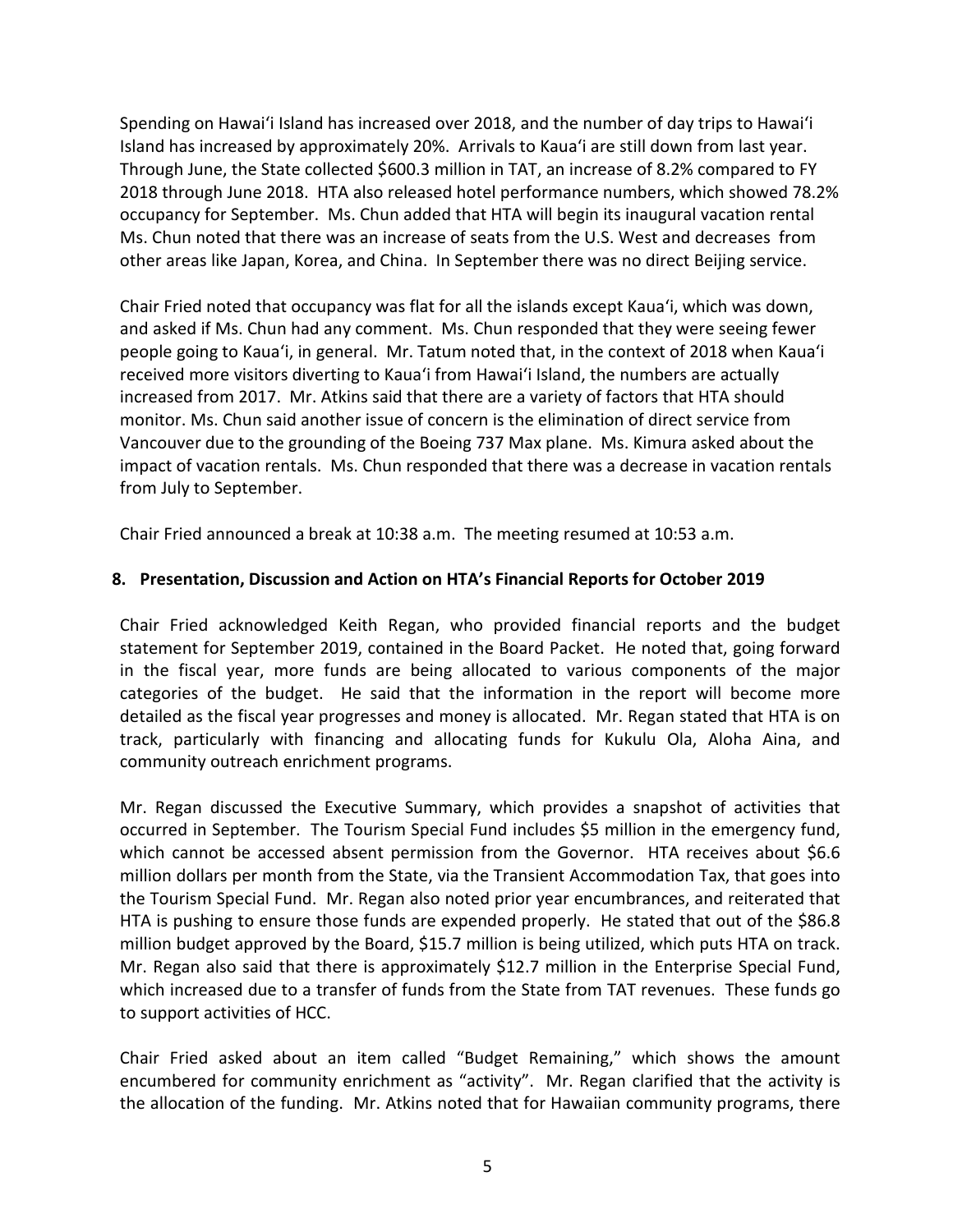was a difference of about \$1 million between the allocation and the original budget. Kalani said that some of that funding is for market support, Ma'ema'e fund, and the opportunity fund. Marc Togashi noted that money for the Hawaiian Center for Music and Dance is also included in that and that has not been allocated yet. Mr. Atkins asked why it was not a separate line item. Mr. Ka'anā'anā responded that those funds are still with HTA but are reflected in the larger Hawaiian programs line item.

Mr. Regan asked for a motion to approve the budget. Mr. Kam made a motion seconded by Ms. Kumukahi. The budget was unanimously approved.

## **9. Update on the Status of the 2018 Audit Action Plan**

Chair Fried acknowledged Mr. Regan to provide an update on the status of the 2018 Audit Action Plan. Mr. Regan said that they are in the process of finalizing the last few outstanding items which are related to administrative costs. They are working internally on a request to the Attorney General (AG)'s office to get an answer to resolve that process. David Arakawa noted that the next legislative session is coming up and requested that the request to the AG's office be added to the next agenda.

## **10. Report of the Strategic Plan Investigative Committee's Activities**

Chair Fried recognized Strategic Plan Investigative Committee Chair Kimi Yuen to discuss the committee's recent activities. Ms. Yuen said that a meeting was held on October 14 to assess feedback collected from stakeholder interviews and meets, and to refine the "pillars" of the plan. She said that the Committee anticipated getting a full plan from their consultant the following Monday to go over the plan in more detail. The Committee anticipates presenting the plan to the Board at the November meeting. She thanked the participants for their work on this matter.

# **11. Presentation by AEG Regarding an Update of Hawai'i Convention Center Recent Operational Activities and Sales Initiatives**

Chair Fried introduced Teri Orton to present the update of the Hawai'i Convention Center (HCC)'s recent operational activities and sales initiatives for September, also contained in the Board Packet. In September there were 19 licensed events generating \$1.3 million in gross revenue, on target with budget expectations. She noted that both the Okinawan Festival and the OceanObs Conference exceeded expectations, including budget expectations.

Ms. Orton recognized Mari Tait to provide an update on Capital Improvement Projects (CIP). Ms. Tait said that HCC initiated seven projects, listed in the Board Packet. Ms. Tait said that one of the projects will be completed this year, and the rest will be completed in 2020. HCC has developed a page on its website which announces the procurement of RFPs and the awards. Mr. Regan said that HTA has been involved in HCC CIP with Ms. Tait and her team. He commended the team for their work on the RFPS, and their efforts ensuring that funding is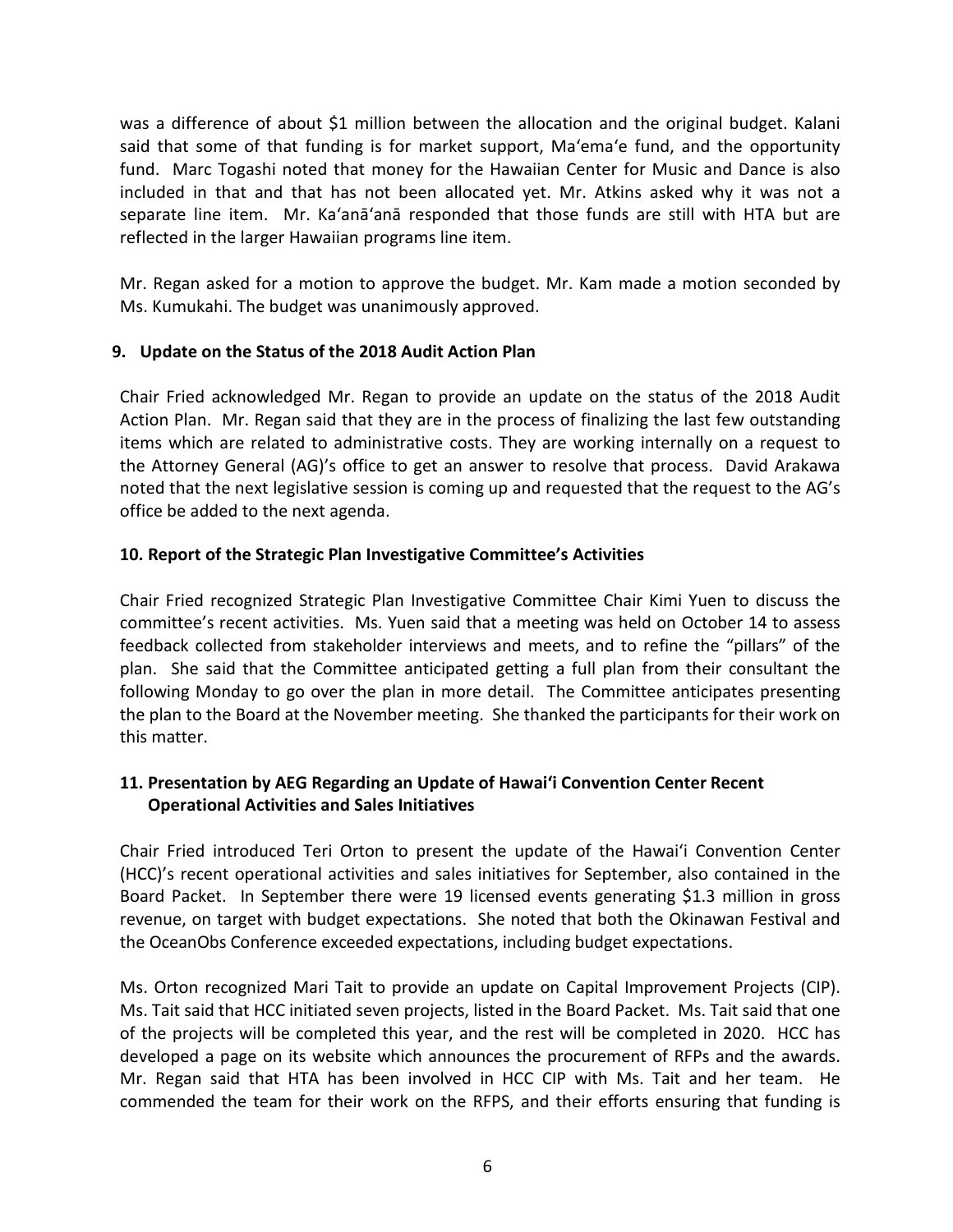being expended in the best way possible.

Ben Rafter asked about the study on the life cycle of the roof. Ms. Orton said that there are about two years of safe usage of the roof before repairs are required. Mr. Tatum said that HTA is working with a consultant on how to be the most productive with the use of the roof. He anticipates an update being provided by the end of the year. Mr. Arakawa asked if there were currently any restrictions on the usage of the roof. Ms. Orton responded that there were not. Mr. Arakawa asked how long the roof would be unusable during repairs. Ms. Orton responded that it would be approximately 1.5 to 2 years. She said they are trying to plan the repairs for a period when they have the least business, which is 2021.

Ms. Orton then discussed the Pace Report and recognized John Monahan to discuss sales and marketing. She said that the objective of the sales team remains to close business, travel, and sales and marketing initiatives. Mr. Monahan noted that HVCB was the only respondent for sales and marketing for HCC and city-wides. He said that HVCB has entered into a process to build up their structure and their team. They are also conducting research to compare similar convention centers and cities to develop best practices. The city-wide sales structure is being built, search for a sales and marketing leader is underway, and they are contracting with industry experts. Mr. Monahan said HVCB would also be working with local stakeholders.

Mr. Tatum said that in some of the other markets, they brought together the big players in the market and reviewed the booking base together to determine where booking was needed. He said that the sales team should incentivize to book in lean times.

Mr. Arakawa asked how HVCB would handle local events. Mr. Tatum stated that HVCB will not be handling local bookings and that would be handled by HCC. In the event that there was a conflict, they would evaluate them and, if need be, move someone.

Ms. Orton introduced Lee Conching to discuss HCC's sales and marketing efforts. Mr. Conching also responded to Mr. Arakawa's concern and noted that local events are confirmed approximately 12 months out but that more groups are looking at shorter lead times. He stated that the sales team is focusing on the next six weeks, which is when there are significant closings for the year.

Mr. Conching pointed out that the current event being hosted at HCC is SACNAS, the Society for Advancement of Chicanos/Hispanics and Native Americans in Science. He said that HCC has been working for eight years to bring this organization to Hawaii. The event has approximately 5,000 attendees and the event has opened the door for similar events. Mr. Tatum noted that the event was a collaborative effort with the University of Hawaii.

Mr. Conching said that HCC recently attended the IMEX Americas annual trade fair in Las Vegas, NV which is attended by executives from across the country. HCC is also working with thirdparty planners like HelmsBriscoe.